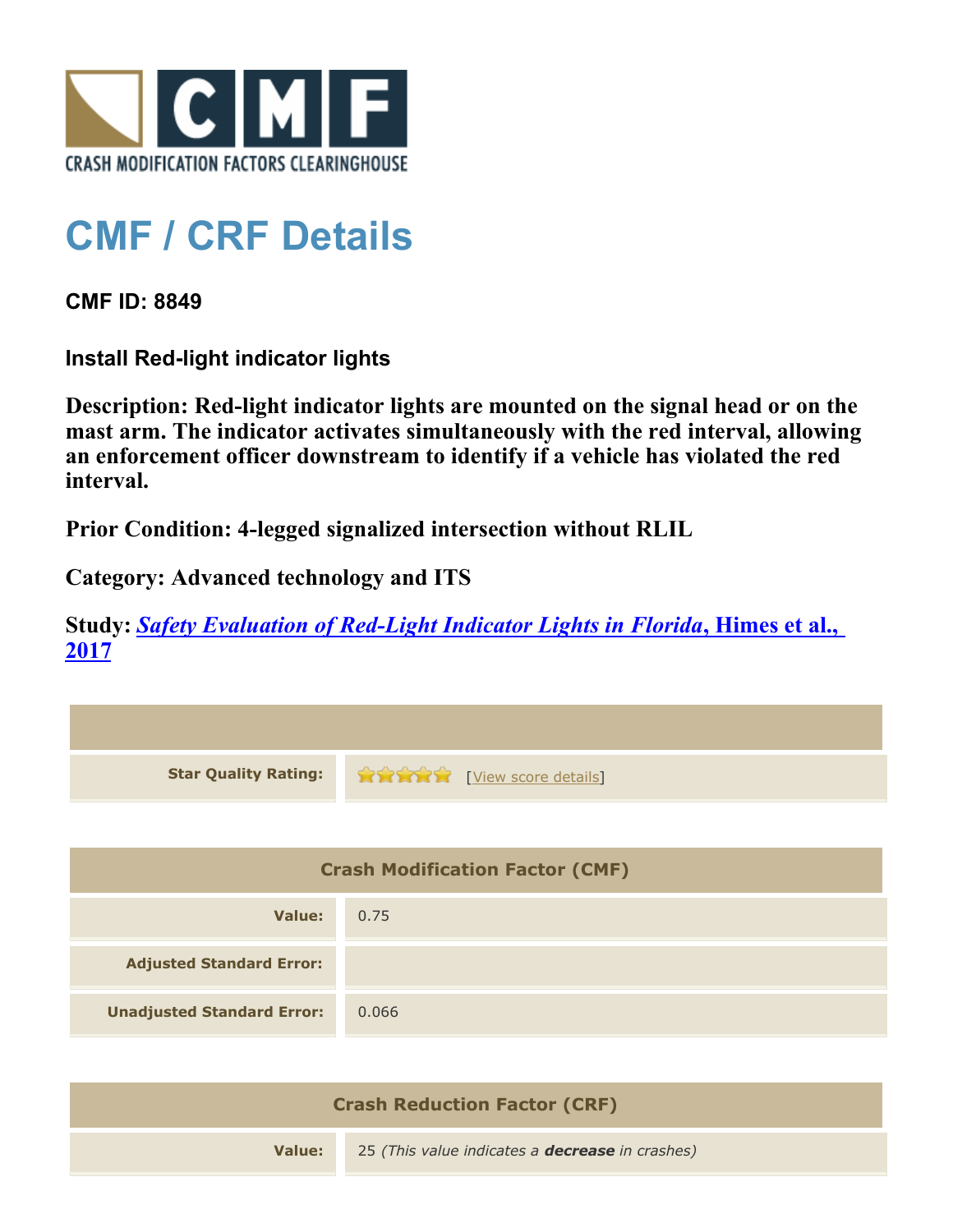**Adjusted Standard Error:**

**Unadjusted Standard Error:**

| <b>Applicability</b>                    |                                                   |
|-----------------------------------------|---------------------------------------------------|
| <b>Crash Type:</b>                      | Other                                             |
| <b>Crash Severity:</b>                  | All                                               |
| <b>Roadway Types:</b>                   | Not specified                                     |
| <b>Number of Lanes:</b>                 |                                                   |
| <b>Road Division Type:</b>              |                                                   |
| <b>Speed Limit:</b>                     |                                                   |
| <b>Area Type:</b>                       | Not specified                                     |
| <b>Traffic Volume:</b>                  |                                                   |
| <b>Time of Day:</b>                     | All                                               |
| If countermeasure is intersection-based |                                                   |
| <b>Intersection Type:</b>               | Roadway/roadway (not interchange related)         |
| <b>Intersection Geometry:</b>           | 4-leg                                             |
| <b>Traffic Control:</b>                 | Signalized                                        |
| <b>Major Road Traffic Volume:</b>       | 5900 to 80500 Annual Average Daily Traffic (AADT) |

| <b>Development Details</b>      |              |  |
|---------------------------------|--------------|--|
| <b>Date Range of Data Used:</b> | 2003 to 2012 |  |
| <b>Municipality:</b>            | District 5   |  |

**Minor Road Traffic Volume:** 845 to 62666 Annual Average Daily Traffic (AADT)